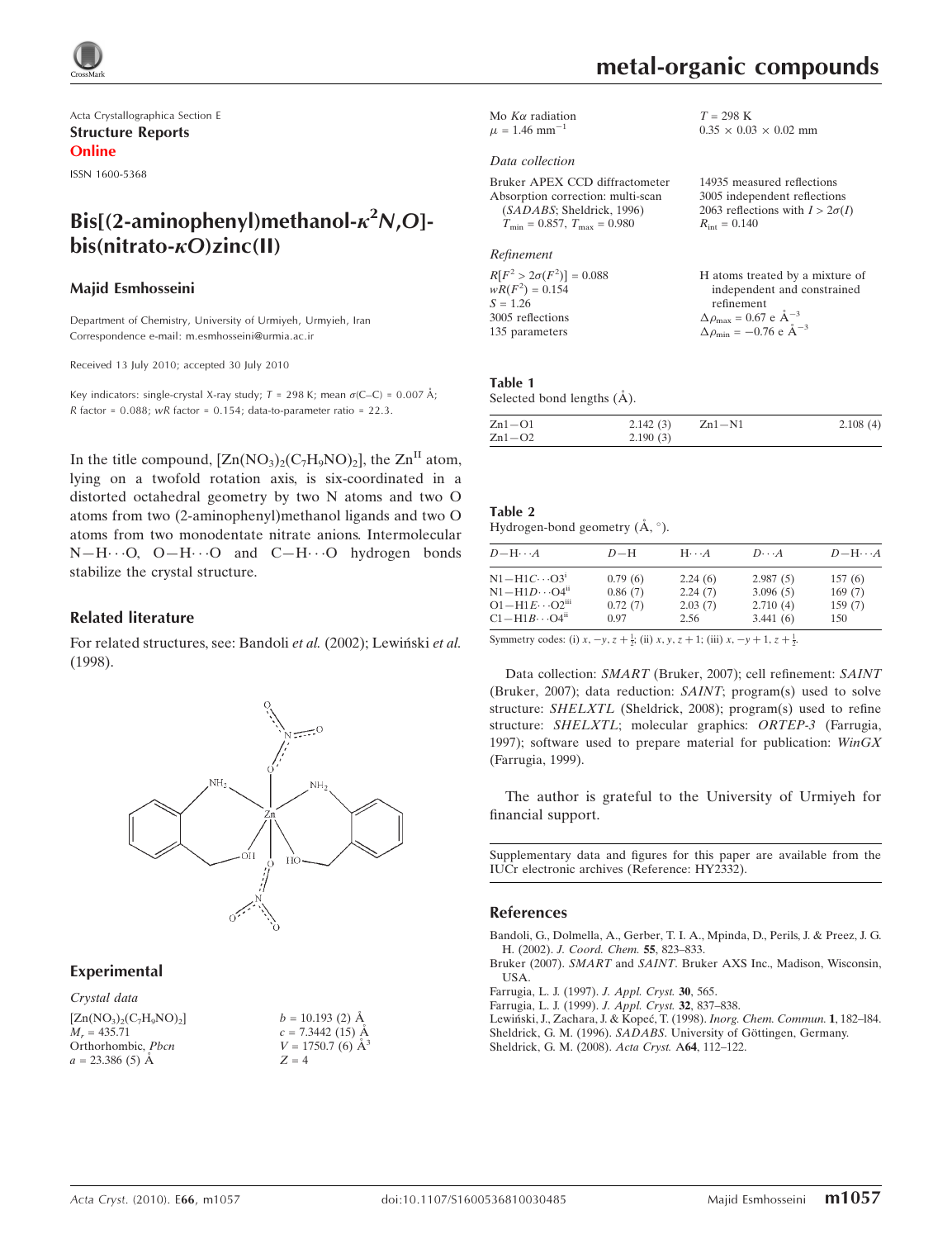# **supporting information**

*Acta Cryst.* (2010). E**66**, m1057 [https://doi.org/10.1107/S1600536810030485]

# **Bis[(2-aminophenyl)methanol-***κ***<sup>2</sup>** *N***,***O***]bis(nitrato-***κO***)zinc(II)**

# **Majid Esmhosseini**

## **S1. Comment**

(2-Aminophenyl)methanol is a bidentate ligand. There is only two complexes with this ligand reported, such as those of Re (Bandoli *et al.*, 2002) and Al (Lewiński *et al.* 1998). We report herein the synthesis and structure of the title compound.

The asymmetric unit of the title compound (Fig. 1) contains half molecule. The  $\text{Zn}^{\text{II}}$  atom, lying on a twofold rotation axis, is six-coordinated in a distorted octahedral geometry by two N atoms and two O atoms from two (2-aminophenyl) methanol ligands and two O atoms from two nitrate anions (Table 1). Intermolecular N—H···O, O—H···O and C—H···O hydrogen bonds stabilize the crystal structure (Fig. 2, Table 2).

## **S2. Experimental**

A solution of (2-aminophenyl)methanol (0.25 g, 2.00 mmol) in methanol (10 ml) was added to a solution of  $Zn(NO<sub>3</sub>)<sub>2</sub>4H<sub>2</sub>O$  (0.26 g, 1.00 mmol) in methanol (10 ml) and the resulting colorless solution was stirred for 20 min at 313 K. This solution was left to evaporate slowly at room temperature. After one week, colorless needle crystals of the title compound were isolated (yield: 0.32 g, 73.4%).

## **S3. Refinement**

C-bound H atoms were positioned geometrically and refined as riding atoms, with C—H = 0.93 (aromatic) and 0.97  $(CH<sub>2</sub>)$  Å and  $U<sub>iso</sub>(H) = 1.2U<sub>eq</sub>(C)$ . H atoms of the amino and hydroxy groups were located in a difference Fourier map and refined isotropically.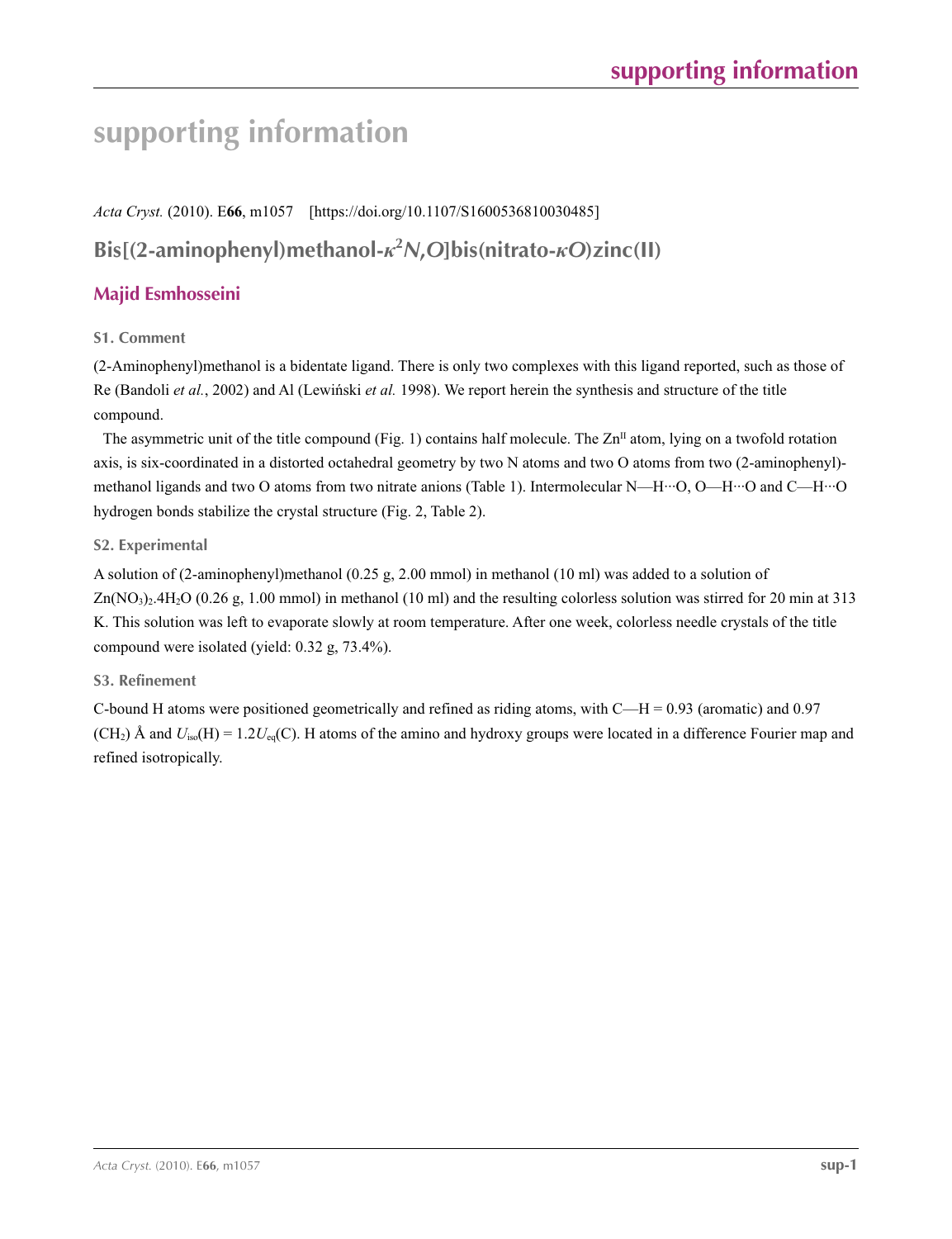

## **Figure 1**

The molecular structure of the title compound. Displacement ellipsoids are drawn at the 30% probability level. [Symmetry code: (*a*) 1 - *x*, *y*, 1/2 - *z*.]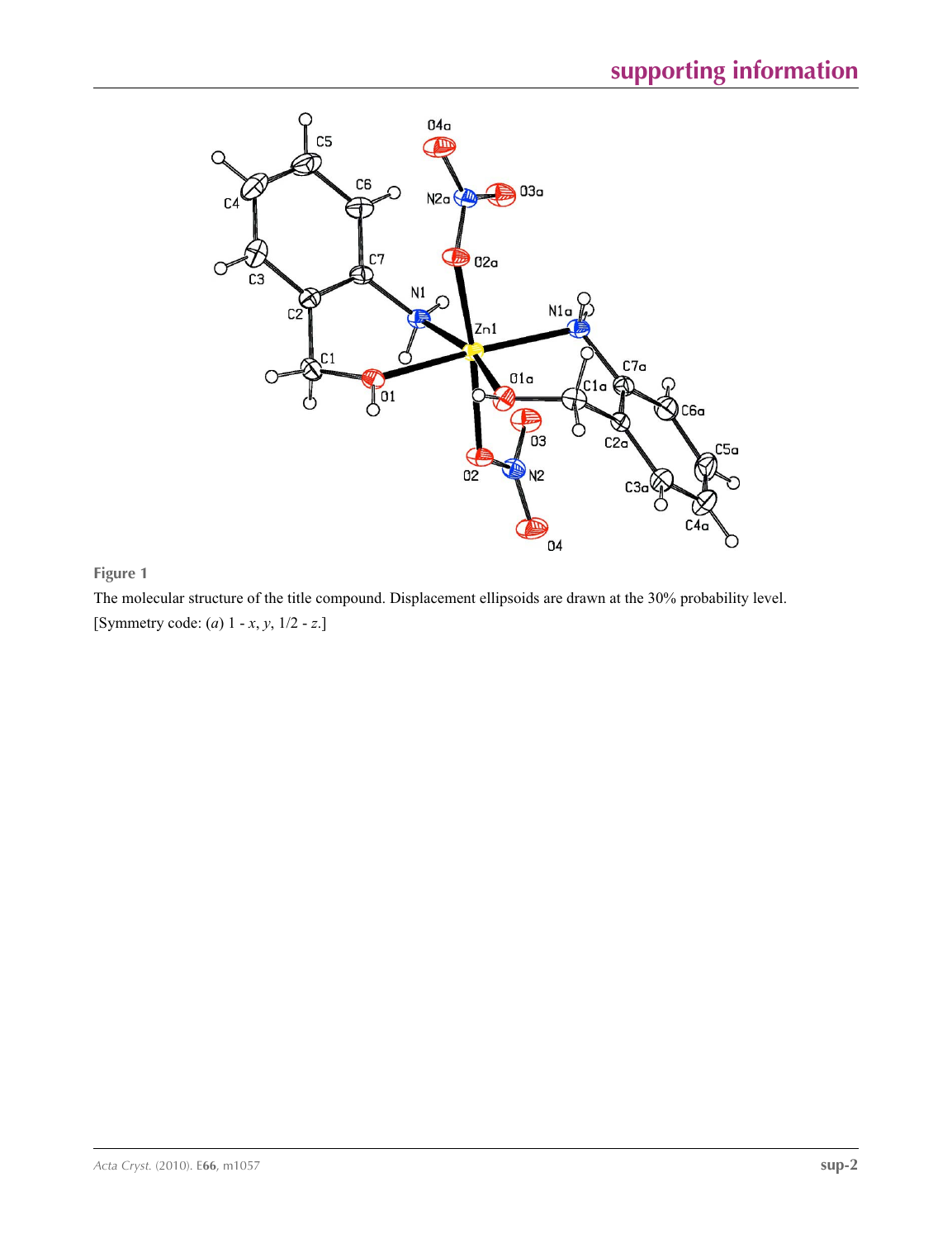

## **Figure 2**

Crystal packing diagram for the title compound. Dashed lines denote hydrogen bonds.

**Bis[(2-aminophenyl)methanol-***κ***<sup>2</sup>** *N***,***O***]bis(nitrato-** *κO***)zinc(II)** 

### *Crystal data*

 $[Zn(NO<sub>3</sub>)<sub>2</sub>(C<sub>7</sub>H<sub>9</sub>NO)<sub>2</sub>]$  $M_r = 435.71$ Orthorhombic, *Pbcn* Hall symbol: -P 2n 2ab  $a = 23.386(5)$  Å  $b = 10.193$  (2) Å  $c = 7.3442$  (15) Å  $V = 1750.7$  (6) Å<sup>3</sup>  $Z = 4$ 

 $F(000) = 896$  $D_x = 1.653$  Mg m<sup>-3</sup> Mo *Kα* radiation, *λ* = 0.71073 Å Cell parameters from 1421 reflections  $\theta = 2.2 - 32.0^{\circ}$  $\mu = 1.46$  mm<sup>-1</sup> *T* = 298 K Needle, colorless  $0.35 \times 0.03 \times 0.02$  mm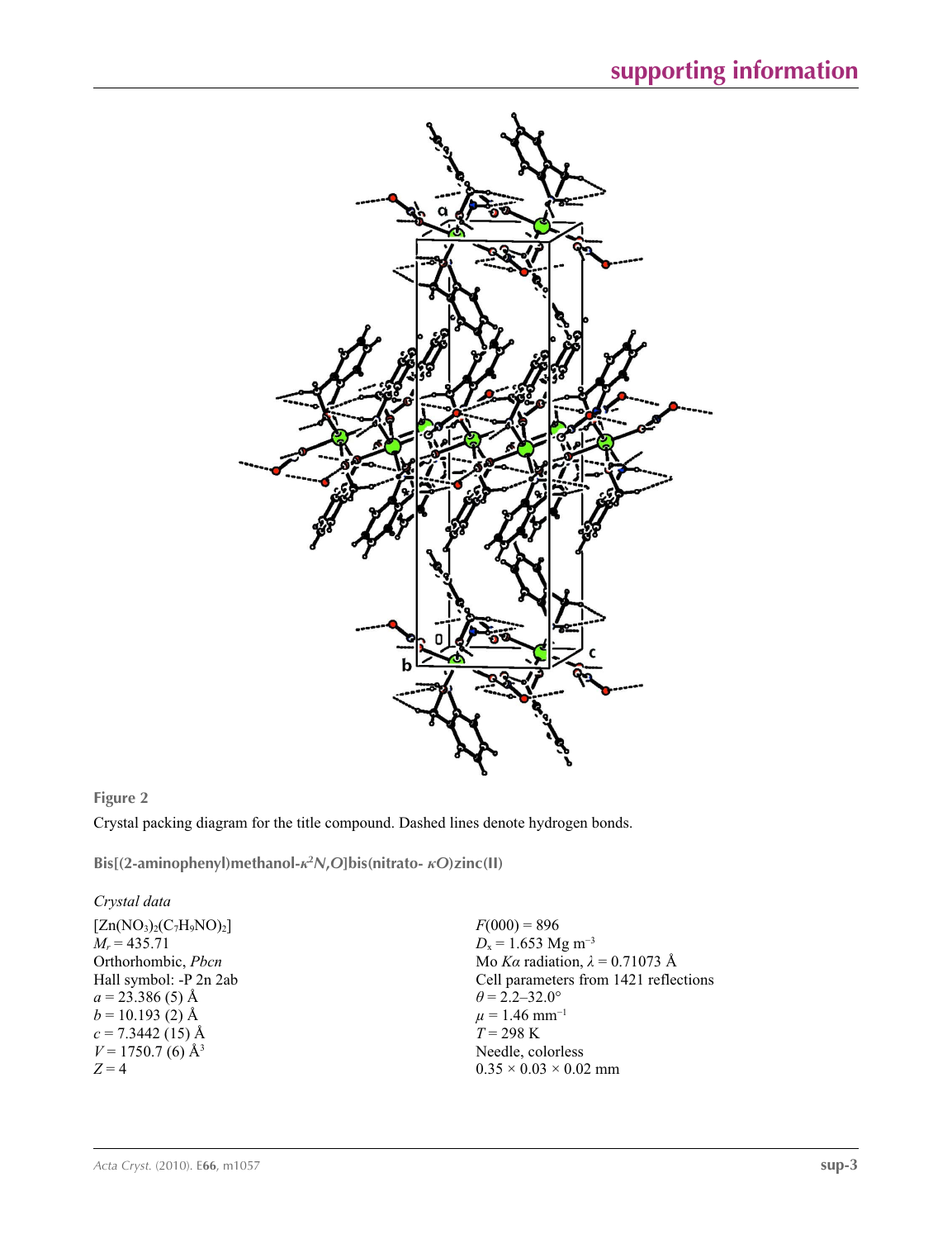*Data collection*

| Bruker APEX CCD<br>diffractometer<br>Radiation source: fine-focus sealed tube<br>Graphite monochromator<br>$\varphi$ and $\omega$ scans<br>Absorption correction: multi-scan<br>(SADABS; Sheldrick, 1996)<br>$T_{\min}$ = 0.857, $T_{\max}$ = 0.980<br>Refinement | 14935 measured reflections<br>3005 independent reflections<br>2063 reflections with $I > 2\sigma(I)$<br>$R_{\text{int}} = 0.140$<br>$\theta_{\text{max}} = 32.0^{\circ}, \theta_{\text{min}} = 2.2^{\circ}$<br>$h = -34 \rightarrow 34$<br>$k = -15 \rightarrow 13$<br>$l = -9 \rightarrow 10$                                                                                                                                                |
|-------------------------------------------------------------------------------------------------------------------------------------------------------------------------------------------------------------------------------------------------------------------|-----------------------------------------------------------------------------------------------------------------------------------------------------------------------------------------------------------------------------------------------------------------------------------------------------------------------------------------------------------------------------------------------------------------------------------------------|
| Refinement on $F^2$<br>Least-squares matrix: full<br>$R[F^2 > 2\sigma(F^2)] = 0.088$<br>$wR(F^2) = 0.154$<br>$S = 1.26$<br>3005 reflections<br>135 parameters<br>0 restraints<br>Primary atom site location: structure-invariant<br>direct methods                | Secondary atom site location: difference Fourier<br>map<br>Hydrogen site location: inferred from<br>neighbouring sites<br>H atoms treated by a mixture of independent<br>and constrained refinement<br>$w = 1/[\sigma^2(F_0^2) + (0.0303P)^2 + 3.223P]$<br>where $P = (F_0^2 + 2F_c^2)/3$<br>$(\Delta/\sigma)_{\text{max}} = 0.004$<br>$\Delta\rho_{\text{max}}$ = 0.67 e Å <sup>-3</sup><br>$\Delta\rho_{\rm min} = -0.76$ e Å <sup>-3</sup> |

*Fractional atomic coordinates and isotropic or equivalent isotropic displacement parameters (Å<sup>2</sup>)* 

|                  | $\boldsymbol{x}$ | $\mathcal{Y}$ | $\boldsymbol{Z}$ | $U_{\rm iso}*/U_{\rm eq}$ |  |
|------------------|------------------|---------------|------------------|---------------------------|--|
| C1               | 0.3876(2)        | 0.4320(4)     | 0.3878(6)        | 0.0324(9)                 |  |
| H <sub>1</sub> A | 0.3663           | 0.5136        | 0.3834           | $0.039*$                  |  |
| H1B              | 0.3910           | 0.4056        | 0.5142           | $0.039*$                  |  |
| C <sub>2</sub>   | 0.35648(17)      | 0.3286(4)     | 0.2831(5)        | 0.0270(8)                 |  |
| C <sub>3</sub>   | 0.3046(2)        | 0.3574(5)     | 0.1974(7)        | 0.0408(11)                |  |
| H <sub>3</sub>   | 0.2892           | 0.4413        | 0.2074           | $0.049*$                  |  |
| C <sub>4</sub>   | 0.2756(2)        | 0.2623(7)     | 0.0976(8)        | 0.0519(15)                |  |
| H <sub>4</sub>   | 0.2411           | 0.2826        | 0.0417           | $0.062*$                  |  |
| C <sub>5</sub>   | 0.2980(2)        | 0.1394(7)     | 0.0818(8)        | 0.0499(14)                |  |
| H <sub>5</sub>   | 0.2790           | 0.0768        | 0.0124           | $0.060*$                  |  |
| C6               | 0.3488(2)        | 0.1067(5)     | 0.1679(6)        | 0.0381(10)                |  |
| H <sub>6</sub>   | 0.3633           | 0.0220        | 0.1589           | $0.046*$                  |  |
| C7               | 0.37800(17)      | 0.2015(4)     | 0.2681(5)        | 0.0279(7)                 |  |
| N1               | 0.43276(16)      | 0.1728(4)     | 0.3456(5)        | 0.0262(7)                 |  |
| H <sub>1</sub> C | 0.439(2)         | 0.097(6)      | 0.339(8)         | $0.040(15)^*$             |  |
| H1D              | 0.433(3)         | 0.192(7)      | 0.460(9)         | $0.06(2)$ *               |  |
| N <sub>2</sub>   | 0.44748(15)      | 0.2148(4)     | $-0.1135(4)$     | 0.0286(7)                 |  |
| O <sub>1</sub>   | 0.44352(14)      | 0.4515(3)     | 0.3116(5)        | 0.0305(7)                 |  |
| H1E              | 0.457(3)         | 0.510(7)      | 0.344(9)         | $0.054(19)^*$             |  |
| O <sub>2</sub>   | 0.46612(15)      | 0.3154(3)     | $-0.0261(4)$     | 0.0316(7)                 |  |
| O <sub>3</sub>   | 0.46254(17)      | 0.1044(3)     | $-0.0629(5)$     | 0.0427(8)                 |  |
| O4               | 0.41587(17)      | 0.2329(4)     | $-0.2447(5)$     | 0.0484(9)                 |  |
| Zn1              | 0.5000           | 0.29214(6)    | 0.2500           | 0.02484(16)               |  |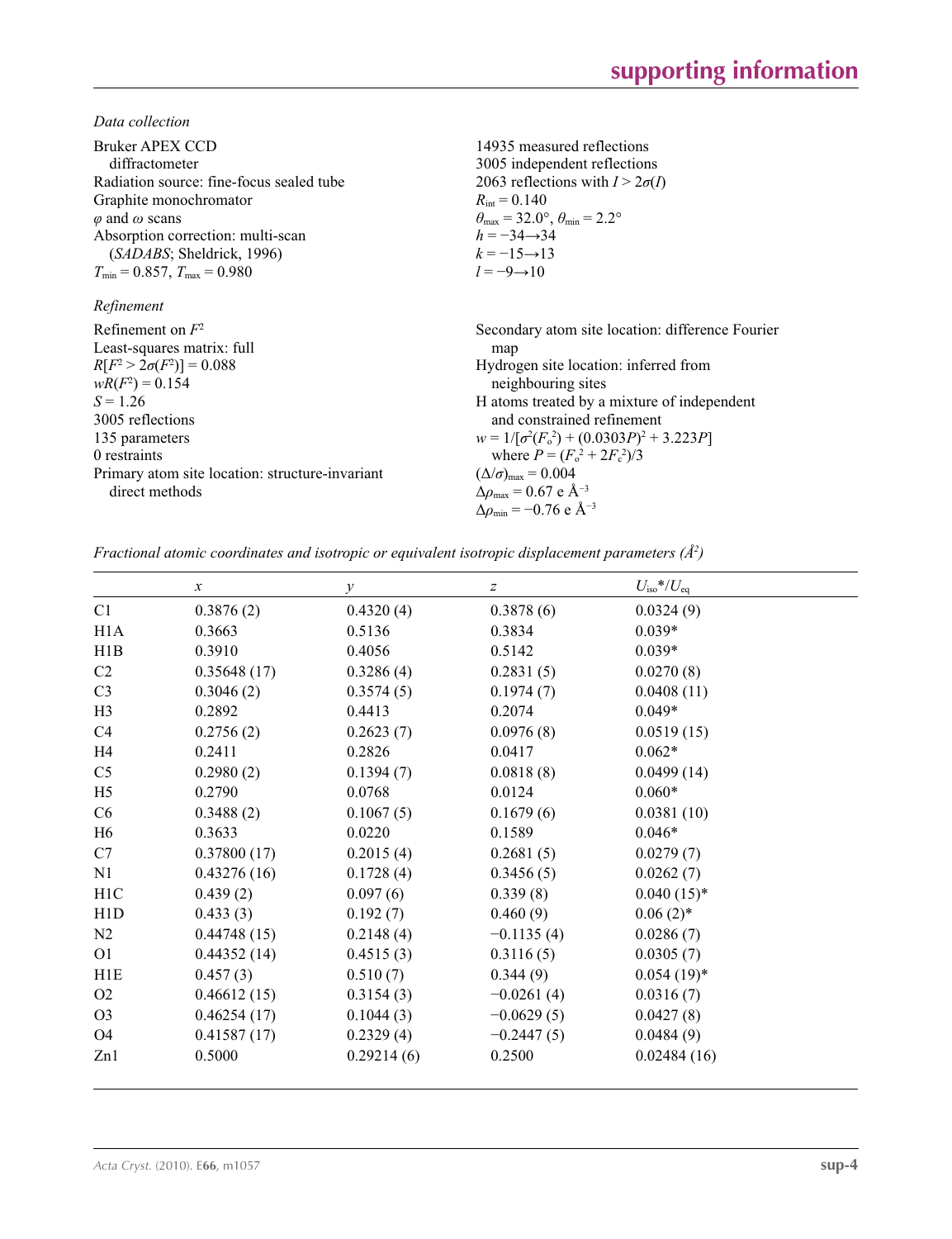# **supporting information**

|                | $U^{11}$   | $L^{22}$   | $I^{\beta 3}$ | $U^{12}$      | $U^{13}$      | $\mathbb{Z}^{23}$ |
|----------------|------------|------------|---------------|---------------|---------------|-------------------|
| C <sub>1</sub> | 0.038(2)   | 0.030(2)   | 0.029(2)      | 0.0063(18)    | 0.0021(18)    | $-0.0027(16)$     |
| C <sub>2</sub> | 0.0273(17) | 0.0312(19) | 0.022(2)      | $-0.0029(15)$ | 0.0007(13)    | 0.0042(13)        |
| C <sub>3</sub> | 0.031(2)   | 0.047(3)   | 0.045(3)      | 0.003(2)      | 0.0000(18)    | 0.009(2)          |
| C <sub>4</sub> | 0.030(2)   | 0.074(4)   | 0.052(3)      | $-0.005(2)$   | $-0.012(2)$   | 0.006(3)          |
| C <sub>5</sub> | 0.039(3)   | 0.065(4)   | 0.046(3)      | $-0.021(3)$   | $-0.007(2)$   | $-0.005(3)$       |
| C <sub>6</sub> | 0.044(3)   | 0.037(2)   | 0.033(2)      | $-0.010(2)$   | $-0.004(2)$   | $-0.001(2)$       |
| C7             | 0.0324(16) | 0.0315(17) | 0.0199(17)    | $-0.0051(16)$ | $-0.0010(15)$ | 0.0002(17)        |
| N1             | 0.0344(18) | 0.0186(15) | 0.0257(17)    | $-0.0002(14)$ | $-0.0053(14)$ | 0.0003(12)        |
| N <sub>2</sub> | 0.0364(17) | 0.0277(16) | 0.0218(14)    | $-0.0003(16)$ | $-0.0019(13)$ | $-0.0022(14)$     |
| O <sub>1</sub> | 0.0335(15) | 0.0188(13) | 0.0391(16)    | $-0.0032(12)$ | $-0.0028(13)$ | $-0.0081(12)$     |
| O <sub>2</sub> | 0.0494(18) | 0.0201(14) | 0.0253(14)    | $-0.0007(13)$ | $-0.0107(13)$ | 0.0000(11)        |
| O <sub>3</sub> | 0.061(2)   | 0.0234(15) | 0.0440(19)    | 0.0019(15)    | $-0.0116(17)$ | $-0.0025(14)$     |
| O4             | 0.062(2)   | 0.053(2)   | 0.0302(15)    | $-0.0018(17)$ | $-0.0188(18)$ | $-0.0012(19)$     |
| Zn1            | 0.0289(3)  | 0.0202(2)  | 0.0254(3)     | 0.000         | $-0.0063(3)$  | 0.000             |
|                |            |            |               |               |               |                   |

*Atomic displacement parameters (Å2 )*

*Geometric parameters (Å, º)*

| $Cl - O1$        | 1.436(6) | $C6-C7$                      | 1.394(6)   |
|------------------|----------|------------------------------|------------|
| $C1-C2$          | 1.494(6) | $C6 - H6$                    | 0.9300     |
| $Cl-H1A$         | 0.9700   | $C7 - N1$                    | 1.432(5)   |
| Cl—H1B           | 0.9700   | $N1 - H1C$                   | 0.79(6)    |
| $C2-C7$          | 1.394(6) | $N1 - H1D$                   | 0.86(7)    |
| $C2-C3$          | 1.399(6) | $N2 - 04$                    | 1.228(5)   |
| $C3-C4$          | 1.391(8) | $N2 - 03$                    | 1.236(5)   |
| $C3-H3$          | 0.9300   | $N2 - 02$                    | 1.286(5)   |
| $C4 - C5$        | 1.363(9) | $Zn1 - O1$                   | 2.142(3)   |
| $C4 - H4$        | 0.9300   | $O1 - H1E$                   | 0.72(7)    |
| $C5-C6$          | 1.386(7) | $Zn1 - O2$                   | 2.190(3)   |
| $C5 - H5$        | 0.9300   | $Zn1 - N1$                   | 2.108(4)   |
|                  |          |                              |            |
| $O1 - C1 - C2$   | 109.9(3) | $Zn1-M1-H1C$                 | 114(4)     |
| $O1-C1-H1A$      | 109.7    | $C7 - N1 - H1D$              | 111(4)     |
| $C2-C1-H1A$      | 109.7    | $Zn1-M1-H1D$                 | 100(4)     |
| $O1-C1-H1B$      | 109.7    | $H1C - N1 - H1D$             | 106(6)     |
| $C2-C1-H1B$      | 109.7    | $O4 - N2 - O3$               | 123.0(4)   |
| $H1A - C1 - H1B$ | 108.2    | $O4 - N2 - O2$               | 118.4(4)   |
| $C7 - C2 - C3$   | 118.2(4) | $O3 - N2 - O2$               | 118.6(3)   |
| $C7-C2-C1$       | 121.3(4) | $Cl - O1 - Zn1$              | 122.6(3)   |
| $C3-C2-C1$       | 120.4(4) | $Cl$ - $O$ $I$ $-H1E$        | 113(5)     |
| $C4-C3-C2$       | 120.8(5) | $Zn1 - O1 - H1E$             | 115(5)     |
| $C4-C3-H3$       | 119.6    | $N2 - 02 - Zn1$              | 119.9(2)   |
| $C2-C3-H3$       | 119.6    | $N1 - Zn1 - N1$ <sup>i</sup> | 109.5(2)   |
| $C5-C4-C3$       | 120.0(5) | $N1 - Zn1 - 01$              | 84.67 (14) |
| $C5-C4-H4$       | 120.0    | $N1^i$ -Zn $1$ -O1           | 165.41(13) |
| $C3-C4-H4$       | 120.0    | $N1 - Zn1 - O1$ <sup>i</sup> | 165.41(13) |
|                  |          |                              |            |